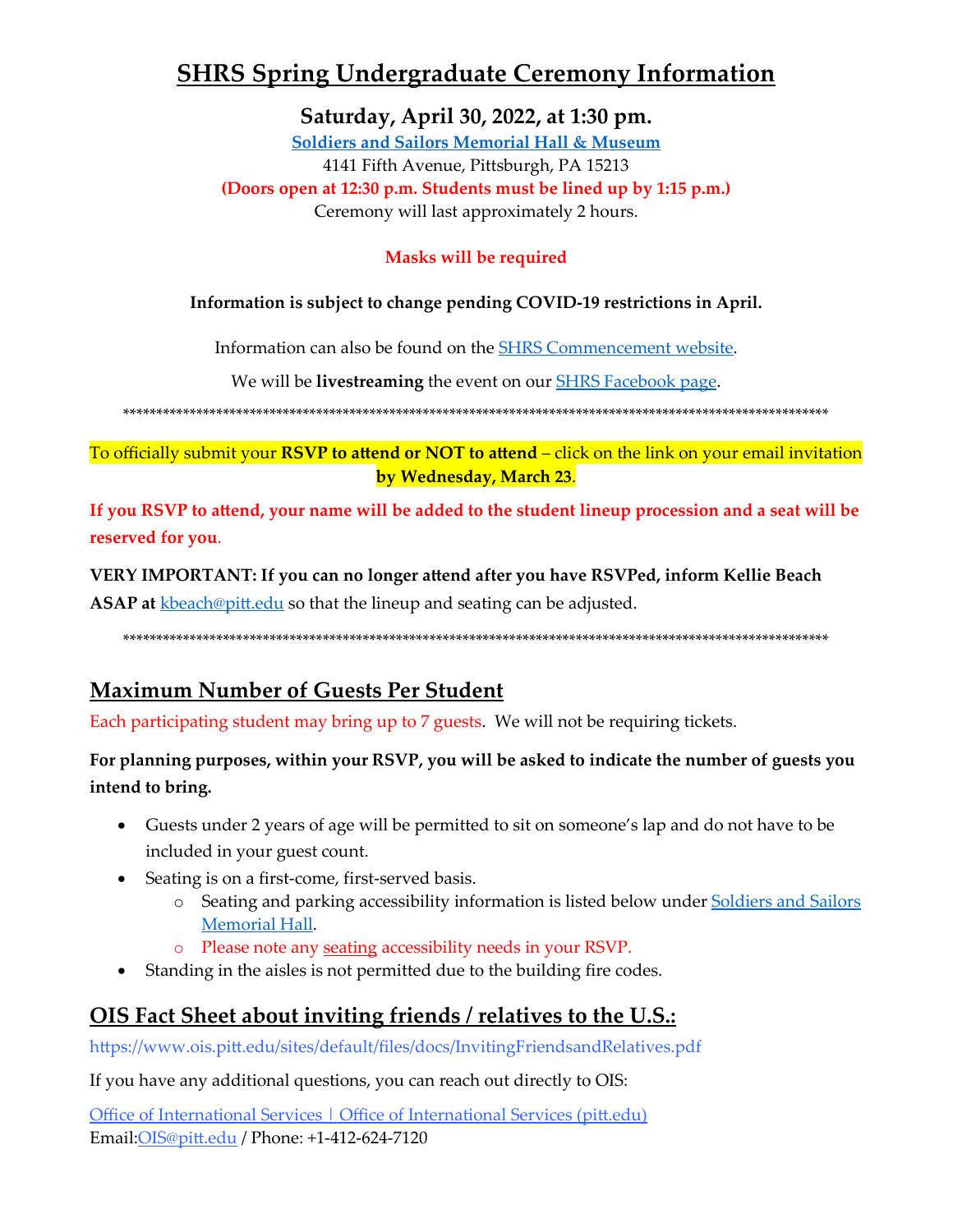## **Regalia (Cap, Gown & Hood)**

All participating students are required to purchase and wear regalia for the ceremony. We encourage you to PRE-ORDER your regalia, then pick it up at Graduation Central on April 12 and 13 at the [University Store on Fifth!](https://www.pittuniversitystore.com/SiteText?id=83063)!! You must pre-order your regalia by March 30. The pre-order link will be closed after the 30<sup>th</sup>. If you miss the pre-order deadline you can purchase it at Graduation Central, but that is not preferred!

- **Please clic[k HERE](https://www.pittuniversitystore.com/MerchList?ID=30445) to preorder** and **pick up** at Graduation Central (University Store) on April 12 and 13 . *After* April 13, please call, email, or stop by the University Store on Fifth to pick up your regalia. 412-648-1455, the university store @pitt.edu. Attached to the invite email is a listing of all SHRS Hood colors by degree for your reference.
- > The bookstore encourages you to pre-order and pick up, but you can also have it shipped to your home. Please click **[HERE](https://pittsburgh.shopoakhalli.com/purchasewizard/Welcome)** to order and have it shipped.

After graduation, if you decide you don't want to keep your cap and gown, you can **recycle your regalia at any of the University Stores, April 30 through May 31** – just look for the regalia recycling collection bins. Caps and gowns collected through the program are recycled into rugs and animal bedding.

More information regarding regalia (including pricing, recycling, and a video on how to properly wear your regalia) can be found at this link: University Store - [Regalia and Graduation Information](https://www.pittuniversitystore.com/SiteText?id=89311) 

#### **If you have any questions regarding regalia, please visit or contact the [University store](https://www.pittuniversitystore.com/SiteText?id=83063)**

#### **Other information regarding regalia and attire:**

- ONLY doctoral students (including PhDs) will be hooded on stage.
- All students should wear their tassels on the right side of their mortarboard.
- We will **not** have extra regalia or components of regalia for you at the ceremony. Please come prepared!
- Please wear sensible shoes as you must go up and down steps to the stage.

### <span id="page-1-0"></span>**Honors Cords for Undergraduates**

Undergraduate Honors Cords are given out at Graduation Central. If you are receiving honors, they will have your name on their list. This applies to December 2021, and 2022 April/June graduates ONLY.

- To qualify for Honors, one must have completed **60 letter graded credits** of coursework from Pitt and have a **3.250 Cumulative GPA**.
- April and June Graduates, this will be based on your December 2021 cumulative GPA, as your grades are not final for spring term until May 4, 2022.

If you are not on the list at Graduation Central, and you are a December 2021, or 2022 April/June graduate and you believe that you should receive honors, please contact Kellie Beach at [kbeach@pitt.edu.](mailto:kbeach@pitt.edu)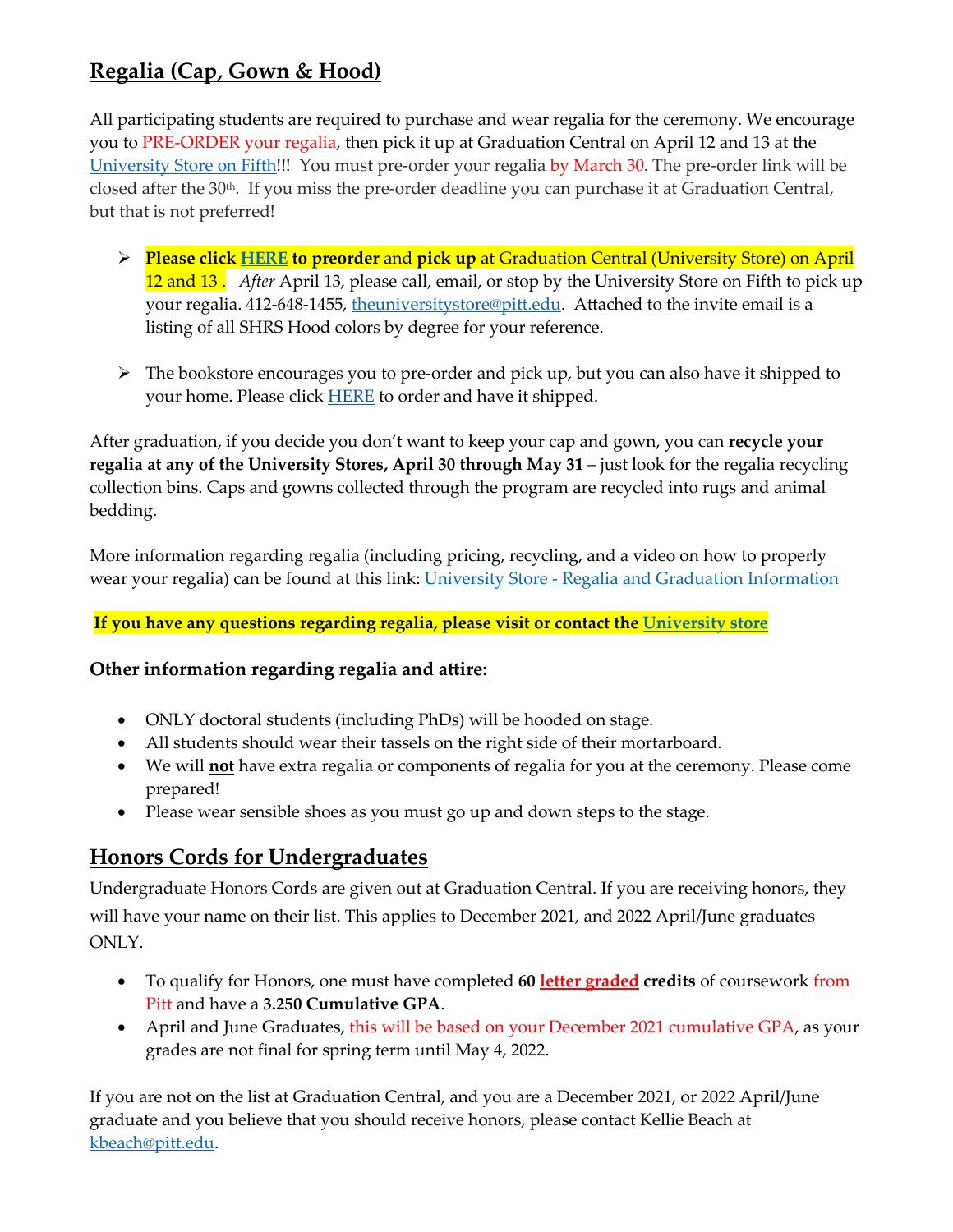If your transcripts reflect that you qualify, you will be given a letter to take to Graduation Central to receive your honors cord.

**Bachelor of Philosophy candidates** will have the title of their theses read and will be recognized as a separate group during the ceremony.

### **Soldiers and Sailors Memorial Hall**

Soldiers and Sailors Memorial Hall and Museum is a National Register of Historic Places landmark in Pittsburgh. It is the largest memorial in the United States dedicated to honoring all branches of military veterans and service personnel. Please visit their website for more information: <http://soldiersandsailorshall.org/>.

#### **Parking and Guest Accessibility**

Paid parking is available on the street or in the [parking garage](http://www.alcoparking.com/university-of-pittsburgh/soldiers-and-sailors-parking-garage) located under Soldiers and Sailors. **Please note** there is no physical connection or elevator from or between the garage and the Hall. You must walk outside the garage to enter the Hall.

- Soldiers and Sailors Parking Garage hours are 8 a.m. to midnight. It is located at 4390 Bigelow Blvd.
- It's a \$5 flat fee to park there for the day. (Note: Pitt does not accept American Express credit cards.)
- All vehicles must enter on the Bigelow Boulevard side entrance (the University Place side is lease only).
- Guests with disabilities (wheelchair or limited walking) may park on the top (first floor) of the garage. Please specify this to the attendant when entering.
- Guests with disabilities may also be **dropped off** at the Soldiers and Sailors outdoor parking lot located at the corner of O'Hara Street and University Drive. There is a wheelchair ramp in the lot that enters directly into the building. This lot is only for drop off. NO parking is permitted in the outdoor Soldiers and Sailors parking lot.



For other parking garages [Click here to view Visitor Parking Brochure from University of Pittsburgh\)](http://r20.rs6.net/tn.jsp?f=00106uEphaoZ4VOkMNzlgS4enjSyH-NFvV3jxIAfP8OBFcVBSkdGaWeQ-SDv0Krx4E2rR10g2ZlQxE266ai8rdKD1RfcrY81vBhC0YQWnut1CzKo7ucbrAgXYXTKU1xqzxdIP0Vo22tiND0OPnZZrSezMvl91I30gtnf1fMkj7XE29v6yehFQxQAd7MFU3DDeZEALaQVnAvgUv24J5iyRhJmdbzEiqr1242_e-WZvuPZeY0-jY8RqsH0l9x1uIhEv3hwUFypY4LAXw=&c=&ch=)